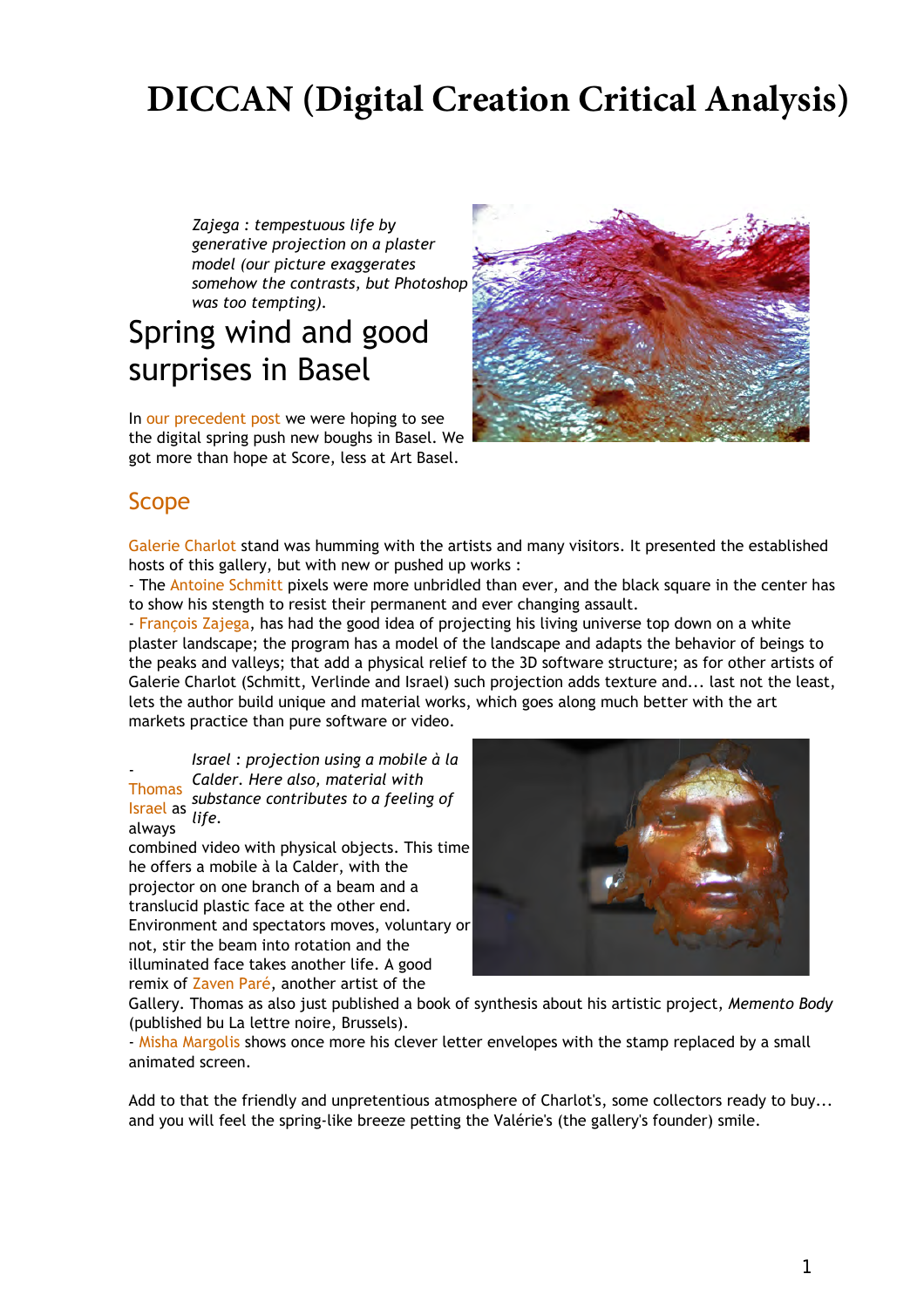#### *Even the pre-digital (here, lights) pushes to new combinations, with a wink to Rembrandt.* A|B|C Contemporary presents several works by

Pe-Lang. Some were present in Brussels at Villa Empain or in Paris at Denise Renés, but at least one is new (as far as we now), with only one rubber rod.

Gagliardi shows the installation *La Macchina per Azioni* by Michelangelo Castagnotto.

At Licht Feld's, a Swiss gallery, we discover a Swiss artist, Marck, with a lot of different videos encased in various environments and sometimes highly complex movements. We shall have to comment more substantially later.



Robert Fontaine (a Miami Gallery) shows small video screens integrated in environments, mainly bird cages this time, by Troy Abbott. This is not very digital, but draws a kind of link with the classical mechanical singing birds of 18th century (still manufactured in Paris by an individual craftsman). Even less digital, but light art (neon tubes) combined with a plaster model, *Der Italiener (the cow)*, by Bernard Roig remixes Rembrandt.

Frantic Gallery, this one Japanese, hangs computer generated botanical drawings, by Macoto Murayama. His approach is very different from the generative plants of Miguel Chevalier. Murayama "collects a flower, makes a vivisection and observations, draws and photographs. However, his own flower is born with the help of the 3DS-Max software... Adobe Illustrator and Photoshop".

Some pre-digital art, is also present, for example with the neons of Chris Bracey, presented by Scream.

#### *Manfred Mohr at Bitform's: P-1622/B (2013).* **Art Basel**

In spite of its enormous surfaces, the larges world art shoc did not meet our expectations, but brought some fine surprises.

Denise René large stand showed the same artists than in Paris last month. The digital art can recognize their courage: a stand in such a big show is an heavy investment and up to now, digital art was absent there.

A good surprise, at Bitform's was the important retrospective presentation of Manfred Mohr



works, including two "LCD screen, computer, custom software", entitled *P-101/D* (2005) and *P-1622/B* (2013). That proves, like Agam's works on Denise René' or Le Parc in Paris recently, that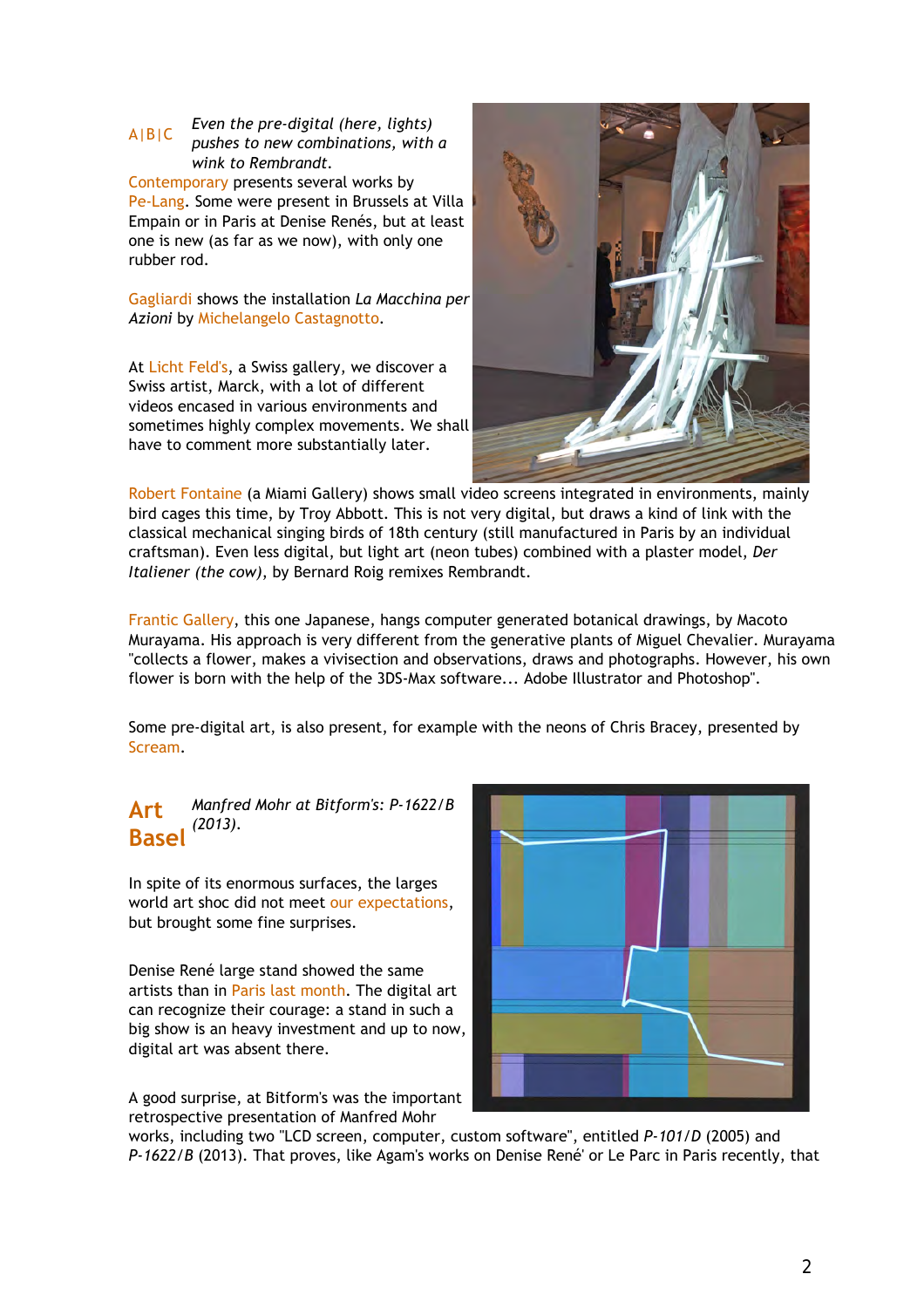digital art veterans are still alive and productive !

Another surprise, but more light-art than digital as far as we could know, a merry-to-round at Galerie Tschudi..

But our heart had a bang, discovering a Tinguely's *Metamachine* on the Natalie Seroussi's (a Parisian gallery) stand. This series of works (1959) was an impressive forerunner of generative art, using cinetics means. Ant Mme Seroussi had the kindness of getting the work into operation and giving us of its works. Senoussi showed also a cinematic work by Alexander Calder, *Dances and Sphere* (1936), much more sophisticated that it could seem at first look

#### *Natalie Seroussi operating the Metamatic (1959) for Diccan.* A firts trip in

the catalogue had let us hope that China would emerge in the digital art field and market. But, if the galleries present in Basel showed anything of the sort, we missed it, in spite of a methodic visit.

To conclude, the trend in Basel 2013 can be summed in four points:

- More and more digital art, with a larger



number of artists as well as galleries. More than a water drop, but still relatively very modest in surface.

- A diverse but very pleasant combination of projection (video records or generative) upon solid environments, still or moving.

- The continuing lead of Parisian galleries in the promotion of digital Art. But America is not absent (Bitforms) and even Japan (Frantic).

- A sort of continuity between pre-digital and digital art : the computer brought new means and affordances, but cinetic and lights arts had yet done a lot, and contemporary art shows let feel the continuum more than the breakthrough.

*In the TGV, Basel to Paris, on 6/11/2013*

\* \* \*

**The final communiqué of Art Basel 2013.**

Art Basel: Outstanding quality results in strong sales

The 44th edition of Art Basel closed on Sunday, June 16, 2013, with galleries reporting exceptionally strong sales across all levels, as Basel once again became the central meeting place for the international art world.

Art Basel, whose lead partner is UBS, attracted a record of 70,000 visitors, generating an attendance of 86,000 over the six show days. Representatives and groups from over 70 museums around the world attended the show, alongside major private collectors from North and South America, Europe, and Asia. A significant number of artists attended this year's edition, including: Kader Attia, Tom Burr, Thomas Demand, Meschac Gaba, Theaster Gates, Isa Genzken, Dominique Gonzalez-Foerster, Joana Hadjithomas & Khalil Joreige, Noriyuki Haraguchi, Roni Horn, Christian Jankowski, Idris Khan, Jorge Macchi, Steve McQueen, Matt Mullican, Sean Scully, Jim Shaw, John Stezaker, Eduardo Terrazas, Mickalene Thomas, Tunga and Danh Vo.